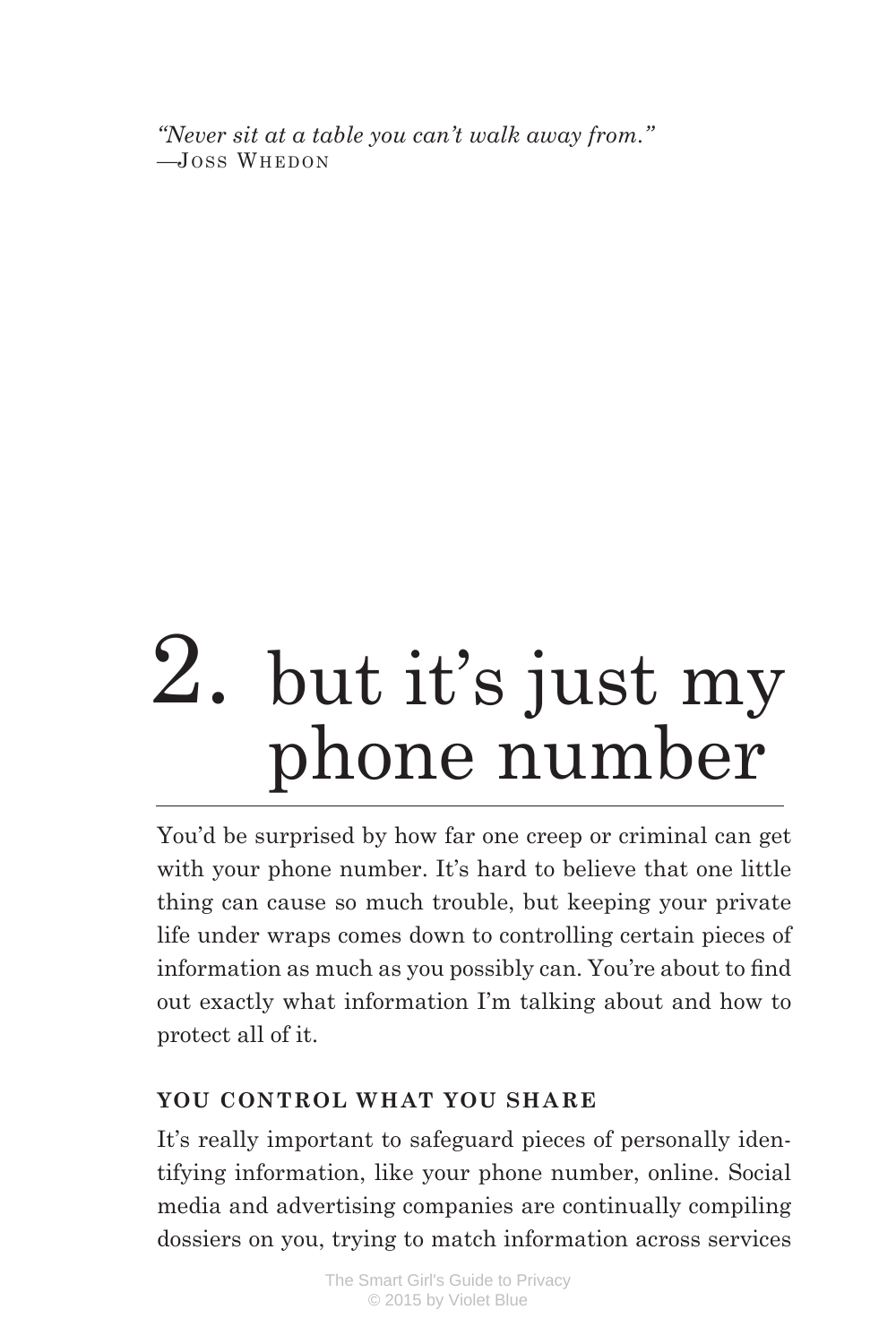and devices in order to piece together the most complete profile they can. The more complete the info, the more valuable it is when they sell it to and trade it with third parties. From these third parties, your private information becomes public in people-search databases. As if this weren't bad enough, malicious hackers look for clues to your private information in everything you do online.

The armor you build around that identifying information protects every aspect of your privacy. Of course, what you do in private or choose to share with friends is your own business. But if you want to be confident that your information remains personal, only share identifying info with people you trust.

For example, if you enjoy sex or explore aspects of your sexual identity using technology, that experience should belong to you. Only you should get to decide whether it was a good or bad thing to do. Sexuality is one of the most important ways in which we identify, establish, and maintain our boundaries. Just as importantly, you should get to decide if that experience (whether it's sharing intimate photos, talking dirty on the phone or via voice chat, sexting, having any kind of online sex, or just disclosing something on a sexual topic) gets shared with anyone else. Personal information and experiences should be private and under your control, unless you decide otherwise. If you do decide to share that information, you should know exactly what you're agreeing to.

## **Private Spaces and Activities**

Private exploration, sexual and otherwise, is something we do to better understand ourselves. We experiment with different ideas about who we are and different ways of expressing our identities. Sometimes, we may even play around with being something (or someone) that we're not like at all in the real world. Private spaces are where we get to safely figure out who we are.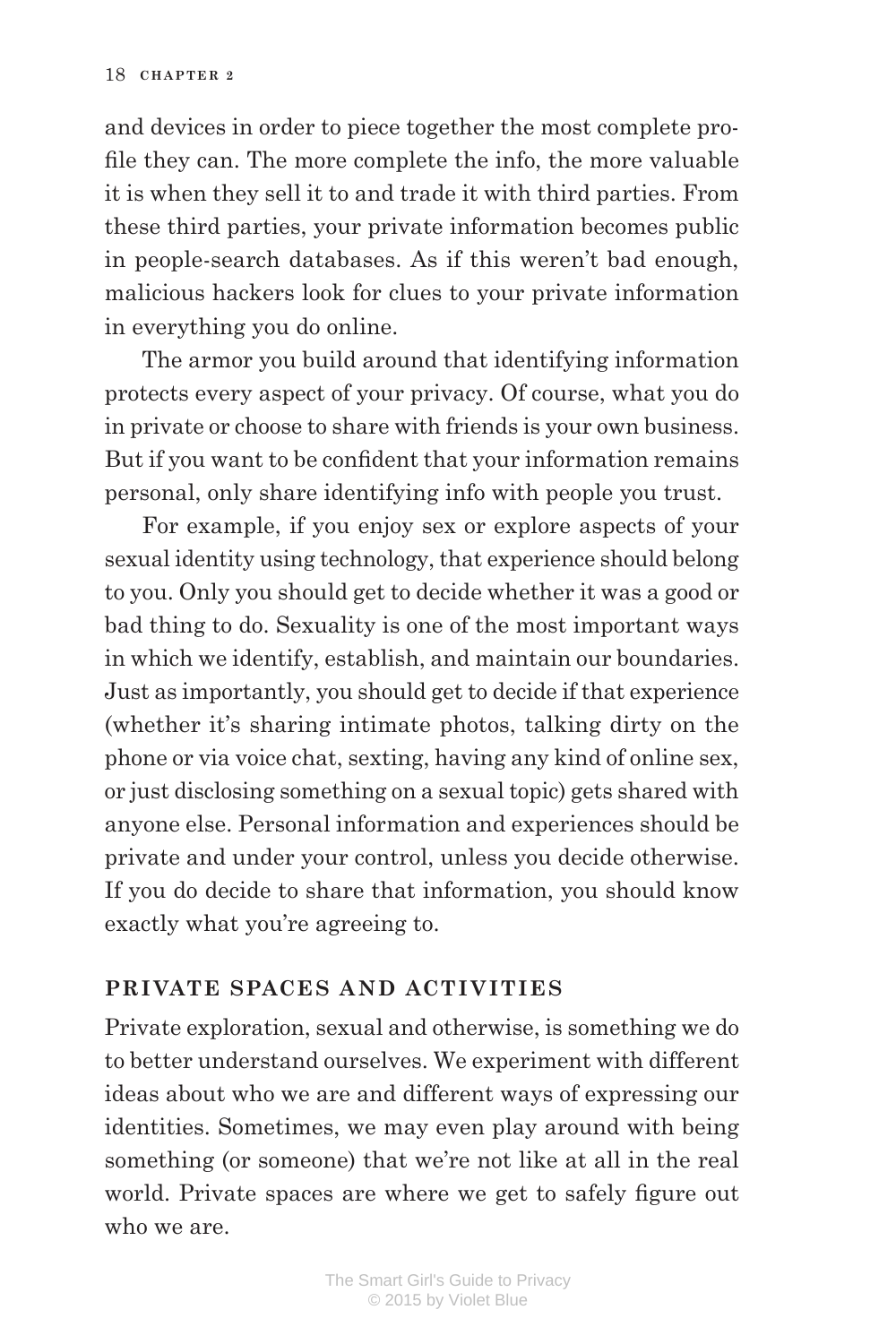Privacy is critical to being able to decide what you like, discover what feels right and wrong for yourself, and findand keep your boundaries. That's just the truth and always has been. What's changed is the role technology plays in our private experiences. If you have a sexual moment in your room, that moment is still all yours unless you choose to share it. But when you have a private moment or experience online, you're taking a risk with your privacy.

Until the online revolution, our private spaces for exploration were our bedrooms and bathrooms, our homes, our phone calls, and our inner fantasy worlds. Now, those spaces can include texts, emails, photos, videos, and direct messages to trusted friends or family members. Online, private spaces include email inboxes, chat rooms, Internet Relay Chat (IRC), social media profiles, not-public messaging systems (Twitter direct messages (DMs), Facebook chat), dating websites, message boards, and all the places where your personal information resides. But those spaces are only private if you can really trust the people you share that information with.

For example, if you send or communicate something private while at work, at school, or even on Facebook, it might not be private because it might not actually be "yours" anymore—legally and, to some degree, practically speaking. The places where you experience private time online and on your phone are usually watched and monitored by the companies who host those services, too.

The problem is that not everyone understands or agrees on what constitutes a private space online, and some people don't know what information they need to protect and keep private. Even one piece of private information can unlock a trail that will expose most, if not all, of the other information it's attached to (just read Mat Honan's story in Chapter 3).

No one has a clear idea about what systems can be trusted completely, what systems should never be trusted, and which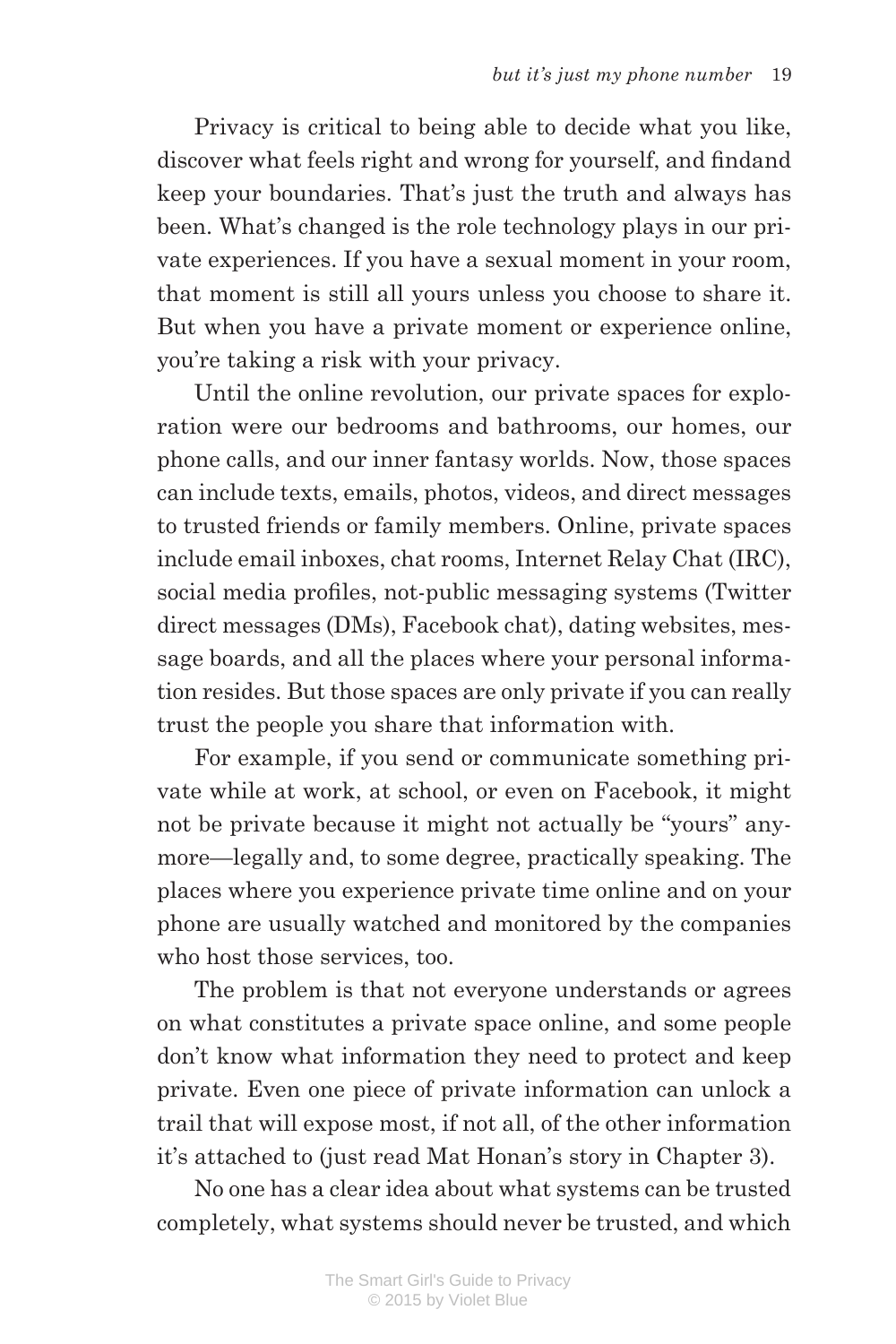systems to watch very carefully. Worse, many online companies, including some of the big ones you'd think you could trust, have made it their business to take advantage of that confusion and misplaced trust by leveraging privacy laws that are way behind the times to collect, sell, and trade your private information as data, in their databases. That's a problem because it takes away your control over things that could expose or hurt you, like your identifying information and metadata (detailed background information on you) that these companies collect when you use their services. The sad fact is that these companies care about their bottom lines and their corporate advertisers more than they do about you as a consumer, so don't believe otherwise for a minute. Companies like Twitter, Google, and Facebook need to convince you to share your private information because their advertisers "need" access to what rightfully belongs to you.

But you have a choice, and it's not your job to keep corporations wealthy by empowering them to invade your personal space. Your private information and activities should remain private, including all of the following:

- What you say or express in private chat or direct messages
- What you say or express in emails
- What you say or express on the phone
- What you say or express in your personal relationships
- • Your text messages
- Personal photos that you share
- Your activity on dating websites
- Information related to your sexual activities and sexual orientation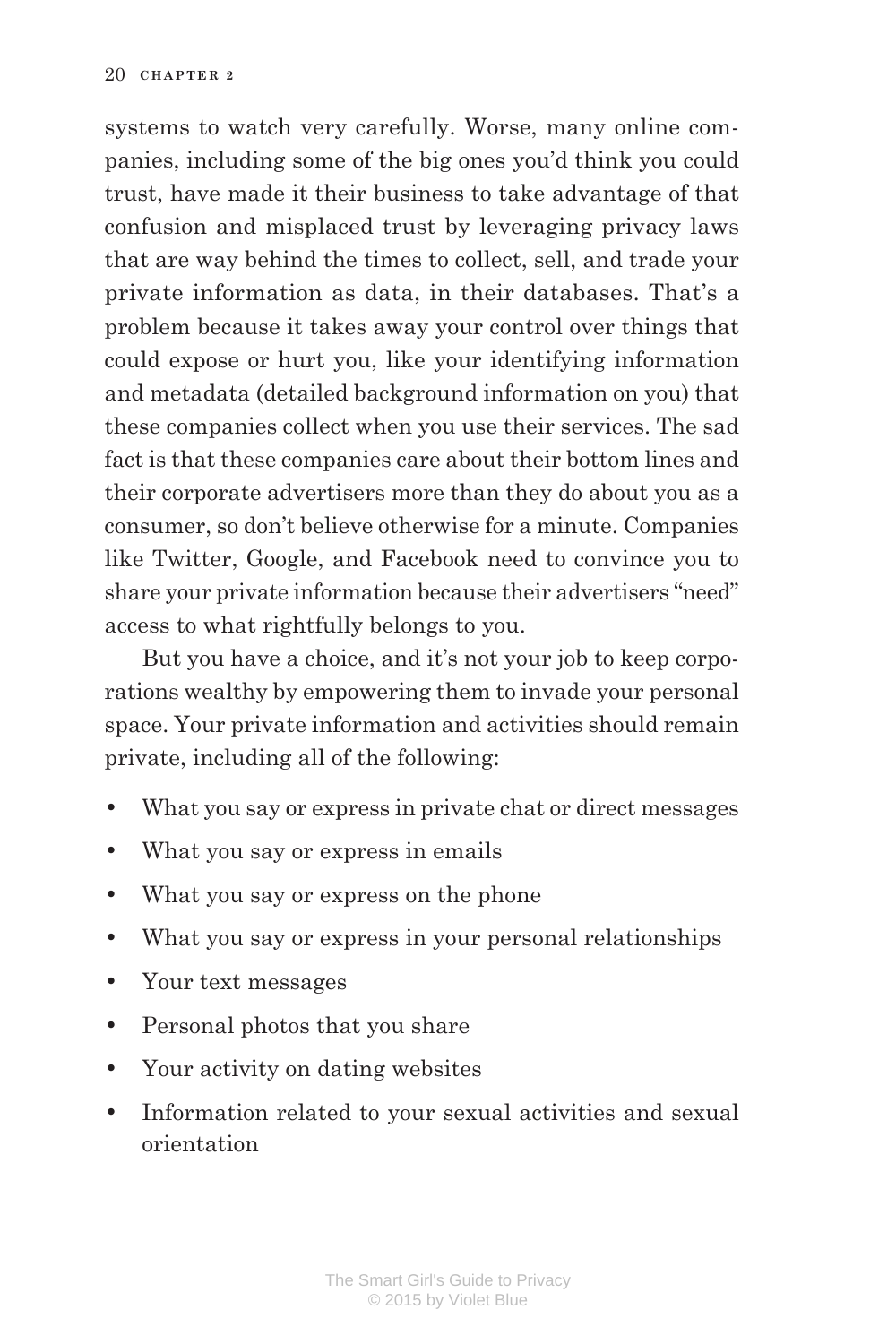- Information related to your health and medical records, including searches, doctor visits, and associated communications
- Information related to your gender identity
- Time you spend doing things that you want to keep to yourself
- Anything you keep in private files on your computer or phone

Next, I'll explain what information you should watch most closely and how to ensure that your private activities stay private.

# **Lock Down Your Personally Identifying Information**

Lots of things tempt us to give up our email address, phone number, physical address, ZIP code, and so on—sometimes harmlessly.

The information you should guard most closely is your *personally identifying information* or PII, or just your *personal information*. Even a few pieces of PII can be used to identify, contact, or locate you, allowing malicious people to attack you, stalkers to find you, and entities to get more information about you than you want to share. Companies like Facebook and Google use your PII for profit. Don't just give it away.

The following sections list what you should consider personal information, and each is named after a stoplight color so you can see which items are critical. The items on the red alert list can be used directly against you, and you should never give out or share these with any person, company, app, or website that you don't know or trust. The yellow alert list contains items that you should be very careful with because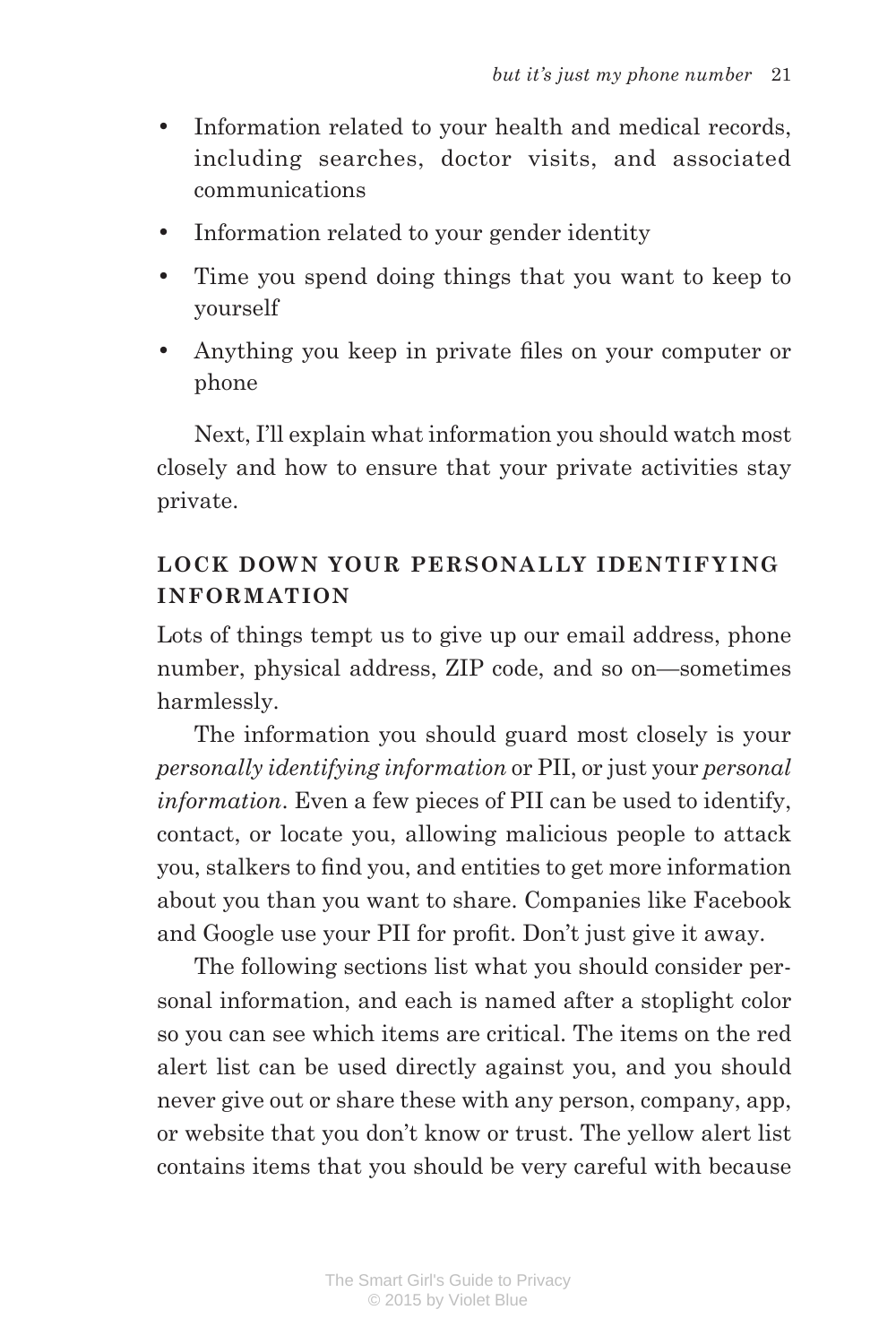malicious hackers and stalkers can use them, but they can't hurt you with this information unless they have other pieces of information, too.

If anyone or any company asks for any of the items on your red or yellow lists, be on guard. But don't freak out if you've already given these things to other companies, no matter how shady they are. Even when things go screwy, it's almost never too late.

## **Red Alert List**

Everything in this section can be used to directly hurt or harm you, steal your identity, make you physically unsafe, threaten or expose your loved ones, steal your money, or access your online accounts. *DON'T give this information out, and DON'T publish it online. DO keep close track of where it has been seen and who knows about it.* 

Red alert items can't be changed (or are very hard to change) if something goes wrong, so you should watch what happens with everything on this list like a mama hawk:

- Passwords
- Real, full (family) name
- Address of your home, workplace, or school
- Social Security number
- • Government ID numbers (driver's license number and passport number)
- Date and place of birth
- • Biometric information (fingerprints, facial recognition, voice recognition)
- Computer's IP address (a unique number that identifies your computer on the Internet)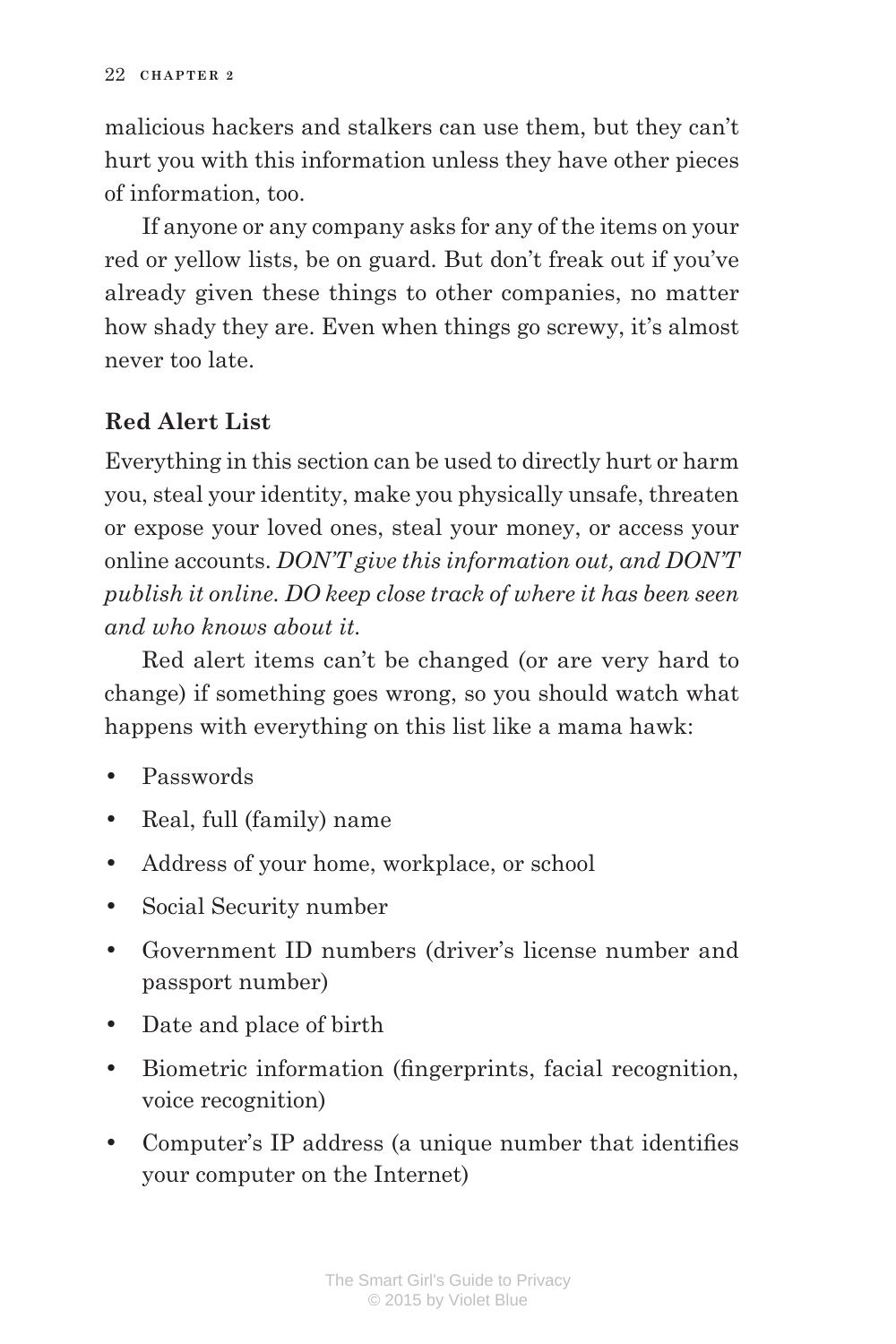- Specific location (geolocation numbers, like those from your phone or in tagged photos)
- Credit and debit card numbers, security codes, and expiration dates
- Bank account numbers
- Answers to common security questions

Let's talk for a moment about those answers to common security questions. These can include your pet's name, your mother's maiden name, the city you were born in, and often other things that are easy to guess or dig up on your Facebook profile. A million years ago, when Paris Hilton's phone was hacked, the intruder reset her phone's password by getting one security question correct: her dog's name, which was findable on every gossip site in the world.

**Note** *Credit card and bank account numbers are on the red list because while they can be changed, you can usually change them only after there has been a problem. Passwords can also be changed, but anyone that has them also has access to much of your red list information.*

# **Yellow Alert List**

Yellow items can be used with other information to harm you, so avoid giving them out unless you trust the people or companies you share them with. If you choose to share them, keep a close eye on where they appear and who can see them.

Some yellow items can be changed if your personal information falls into evil hands, but changing them isn't easy:

- Name you use day to day, if different from your legal name
- Primary screen name(s)
- Email address (if it's not public)
- Telephone number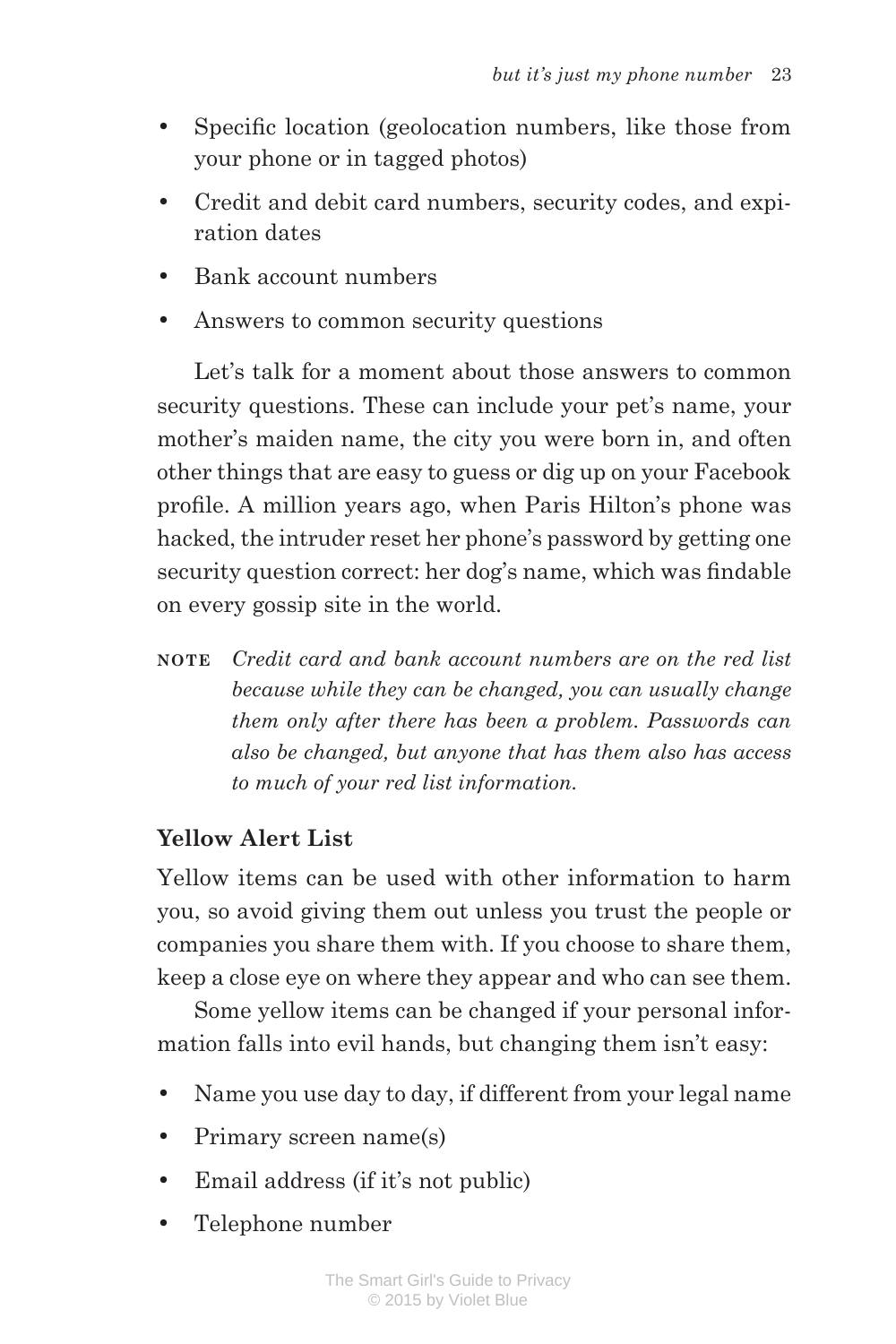- Race, sexual orientation, and gender
- Mailing address (if it's different from your residence; otherwise it's red)
- • Country, state, and city of residence
- **ZIP** code (or postal code)
- • Google Voice number

Fortunately, you can make dummy versions of yellow items to use when you don't trust an app, website, social network, or person. Google Voice is on this list because if it's linked to your cell phone number, getting locked out of your Google account means that you'll be locked out of both numbers.

**Note** *Even if yellow items are revealed to bad entities, they still won't sink your ship. Read more about making a dupe copy of your yellow items (and even some Red items) in Chapter 9, "Ninja Tricks."*

If the red and yellow items seem like a lot to manage, or some of the items have already ended up "out there," don't worry. I'll show you how to fix and recover from those big and small privacy mistakes and how to manage your privacy easily going forward.

## **Green List**

Items on your green list are okay to share. This list includes information about you that can't be used to hurt you or that's a dummy version of the real thing. For instance, if the numbers of your single-use credit card are stolen, you'll only lose the amount on the card. That's way better than losing a real credit card, which is tied to your credit score and often various online accounts and could cause a big headache.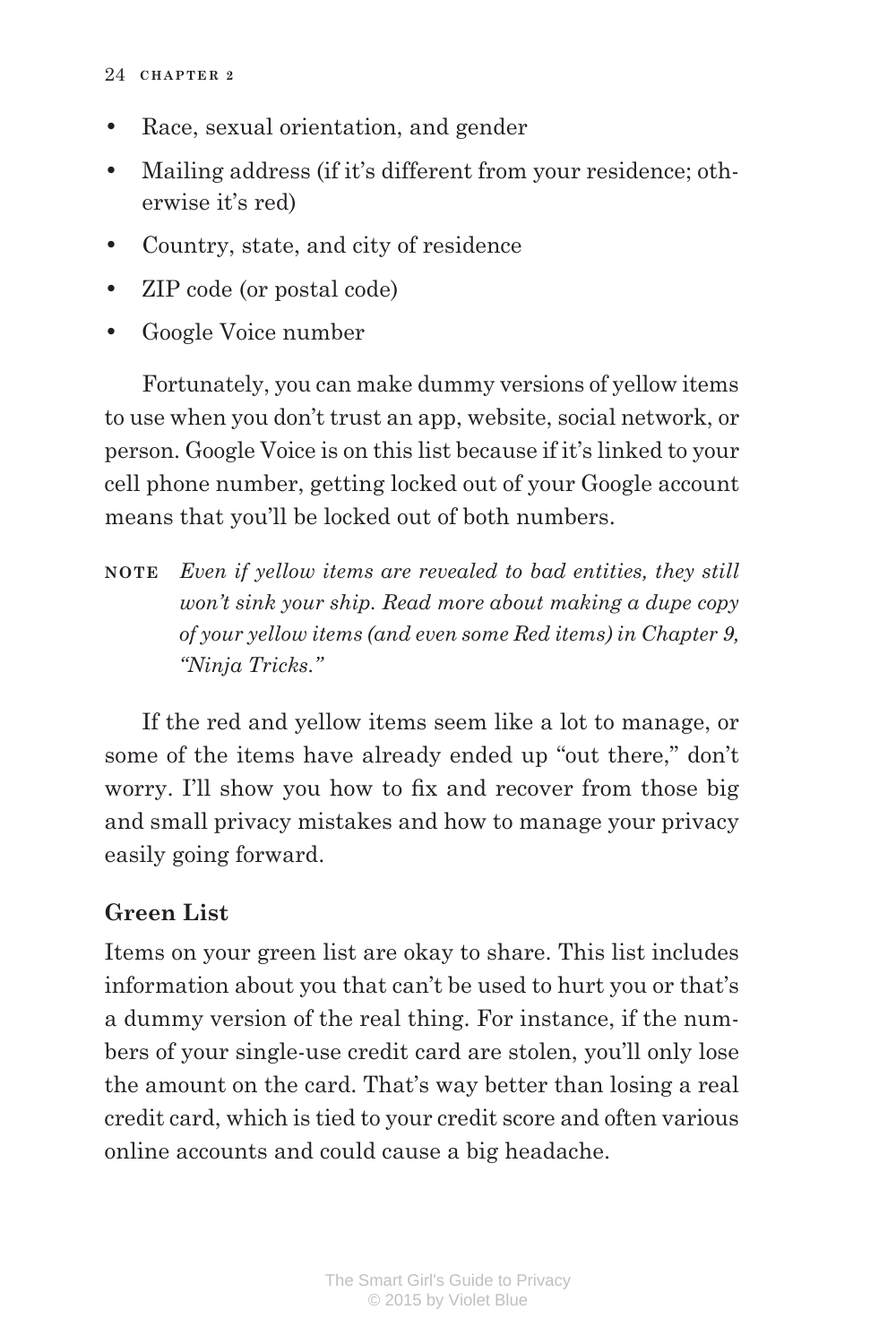Here are some examples of Green items:

- Secondary screen names or account names (say, a throwaway email address that forwards to your primary address)
- Mailing address or PO box
- Digital, online phone number, such as a Skype number
- • Email addresses that are not linked to a vital service, such as your bank account
- Photos and videos that don't embarrass you or reveal private information
- Social media profiles on sites where you're confident you understand the privacy settings
- General likes, favorites, and things you enjoy sharing on social media sites
- Single-use or gift credit cards

Apply the red, yellow, and green system to apps and online accounts to judge them for safety. An online account or app that asks for red information gets a red grade. If an app asks for a lot of red or yellow information but doesn't actually require that information in order to function, same thing: the site, account, or app is high risk. Even if it has the best security team in the world, it still gets the red or yellow rating because if it gets attacked, you're in more trouble (and have to do more post-attack cleanup in your life) than with a green app or account.

## **Information-Sharing Guidelines**

As a rule, don't give out personally identifying information too readily. If you wouldn't give some bus driver or a creepy mall cop your home address and phone number, remember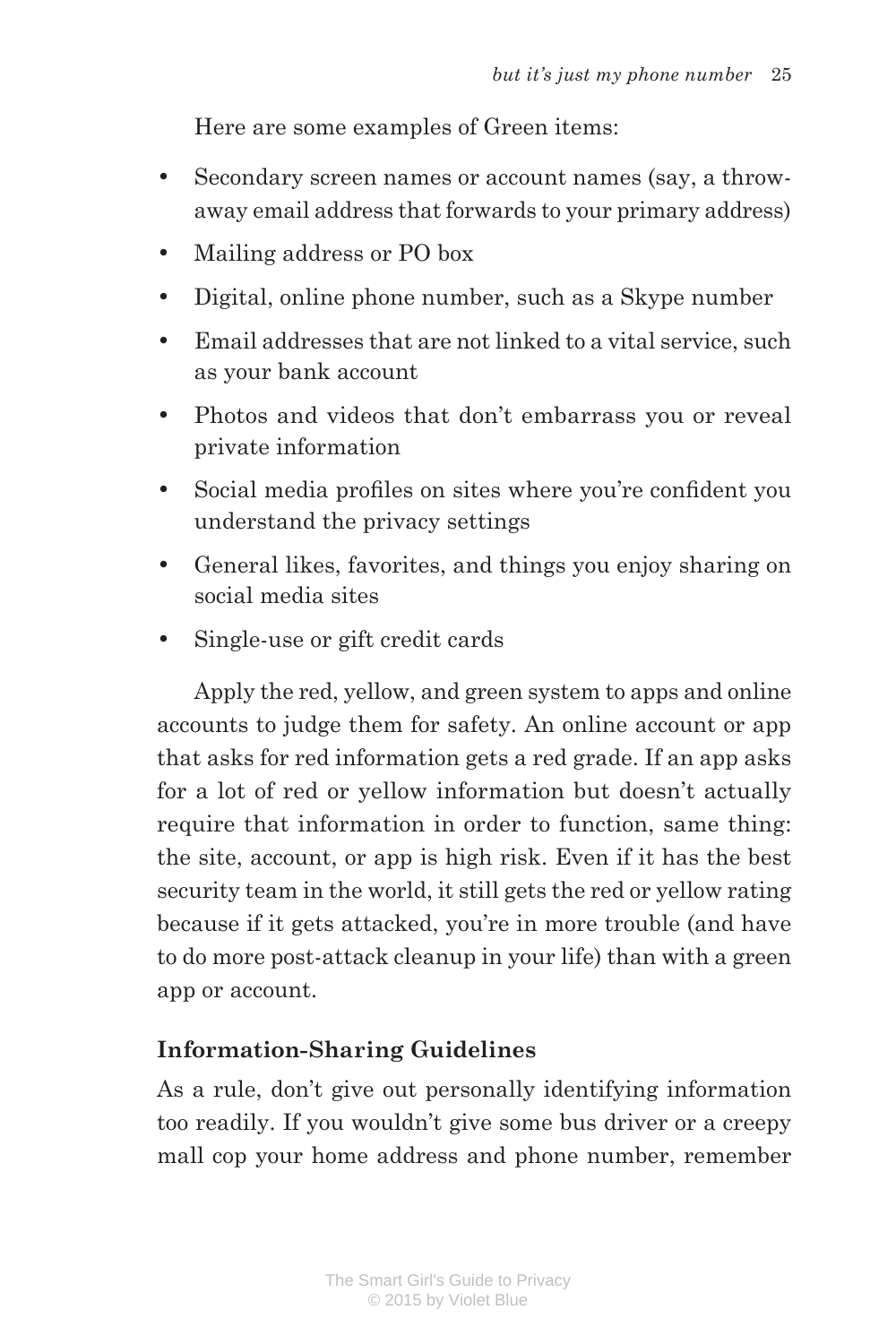that just because websites ask for (or demand) personal info doesn't mean you have to give it to them. And you can often give fake information to get to the next screen.

Of course, you have to give real billing information when you buy things, but if you're registering with a free site that feels like it's getting too nosy about your business, give it fake information. You're not breaking any law under the sun if you do that. Just don't use someone else's real address; you'll definitely get in trouble for that.

Don't be fooled by websites that offer some sort of reward or prize in exchange for your contact information or other personal details. Usually, your name, browser and computer information, and email address are worth much more to them than whatever they're offering you because they can sell your information to other marketers, who will also resell it. You won't win an iPad, but the marketer will win a few more bucks if you give them your information. And female data sets are always worth more on the market than male ones, because women usually make more buying decisions and spend more money than men. (We're also worth more on the black market for seedy things like hacked webcam access, as mentioned in the story about Miss Teen USA in Chapter 1.)

A couple more things: avoid sending highly personal email to mailing lists and keep sensitive files only on your home computer. Your workplace or school is legally monitoring your Internet use and email on its network, so don't do anything private or sensitive in nature (like banking) on a work or school network. In most countries, employees have little if any privacy protection from monitoring by employers.

## **He Said, She Said**

Maybe you're thinking, "Eh, if my phone number gets in the wrong hands, it's really not that that big of a deal. I can always block the caller or hang up. Who cares, right?"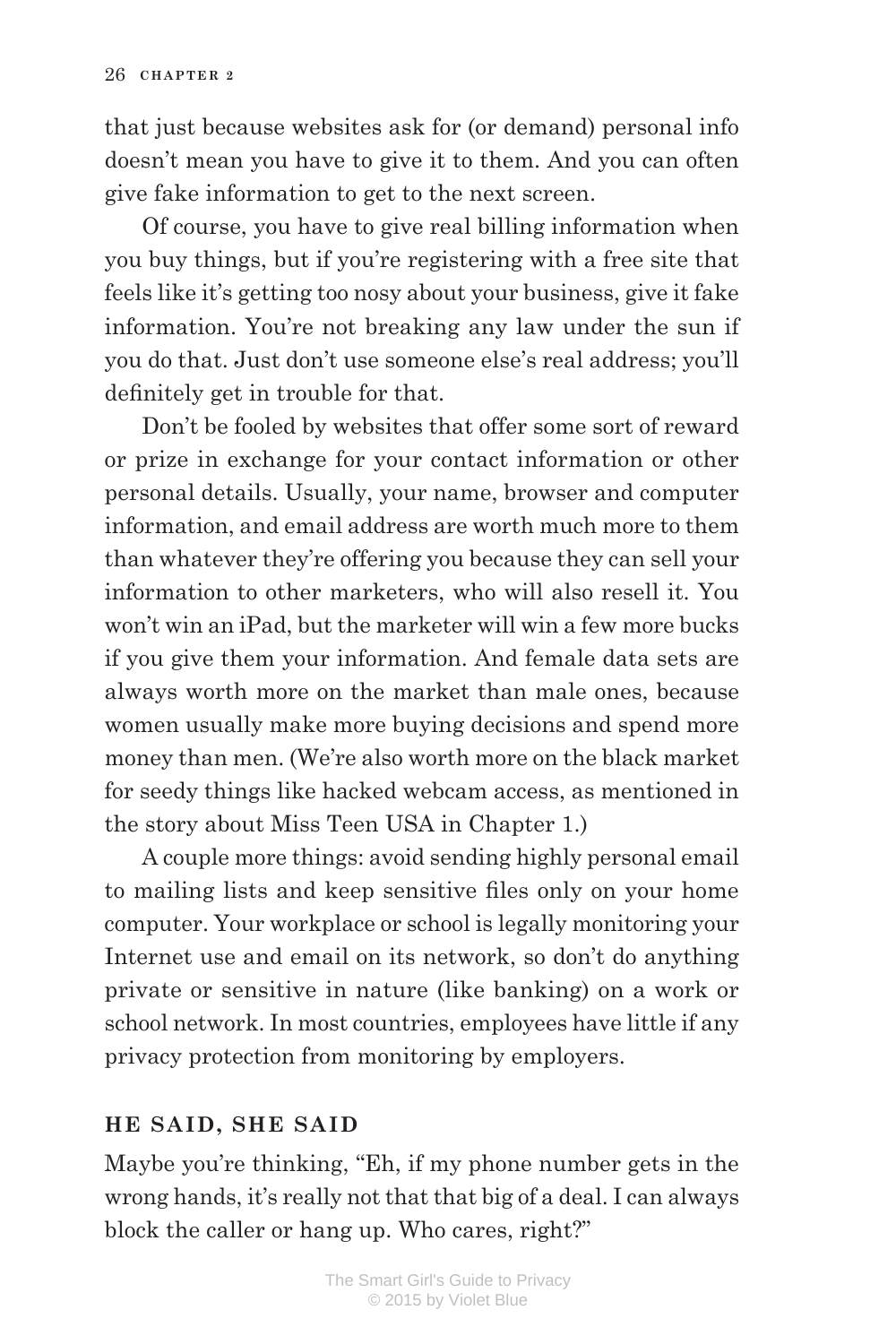Let me tell you a story.

Every year in Germany, the world's longest-running hacker conference happens just after Christmas—Chaos Communication Congress (CCC). My bosses at CBS have never seen a great reason for me to fly from San Francisco to Hamburg to find news at some hacker gathering to report on over the holidays, when they're all away from the office with their families on the US East Coast. But one year, my interest in hackers and cybercrime got my editors to pay attention to my trip.

I was on my way to the airport Christmas Eve when I got some cryptic Twitter messages from hackers who had told the popular photo-sharing service Snapchat (which supposedly "disappears" your photos after you send them) that the service had a security problem. Snapchat ignored the hackers' warning.

Those same hackers messaged me to say they had found more serious problems with Snapchat and they had written a blog post about it. Right after I broke the news for CBS, malicious hackers took the user information—which included the user's name (the name they registered with), display na,e (handle), and phone numbers—and published all of it online.

On the long flight to CCC, I started chatting with a woman seated next to me about the news story. I explained that parts of Snapchat's huge user information database had been posted online for anyone to download and rifle through, and that the guys who ran Snapchat didn't seem to care.

She asked me whether names, phone numbers, email addresses, or even passwords were online. I told her that as far as we could tell, it was only usernames and phone numbers so far.

Her boyfriend, seated on the other side of the aisle, was listening, and he chose that moment to chime in. "Phone numbers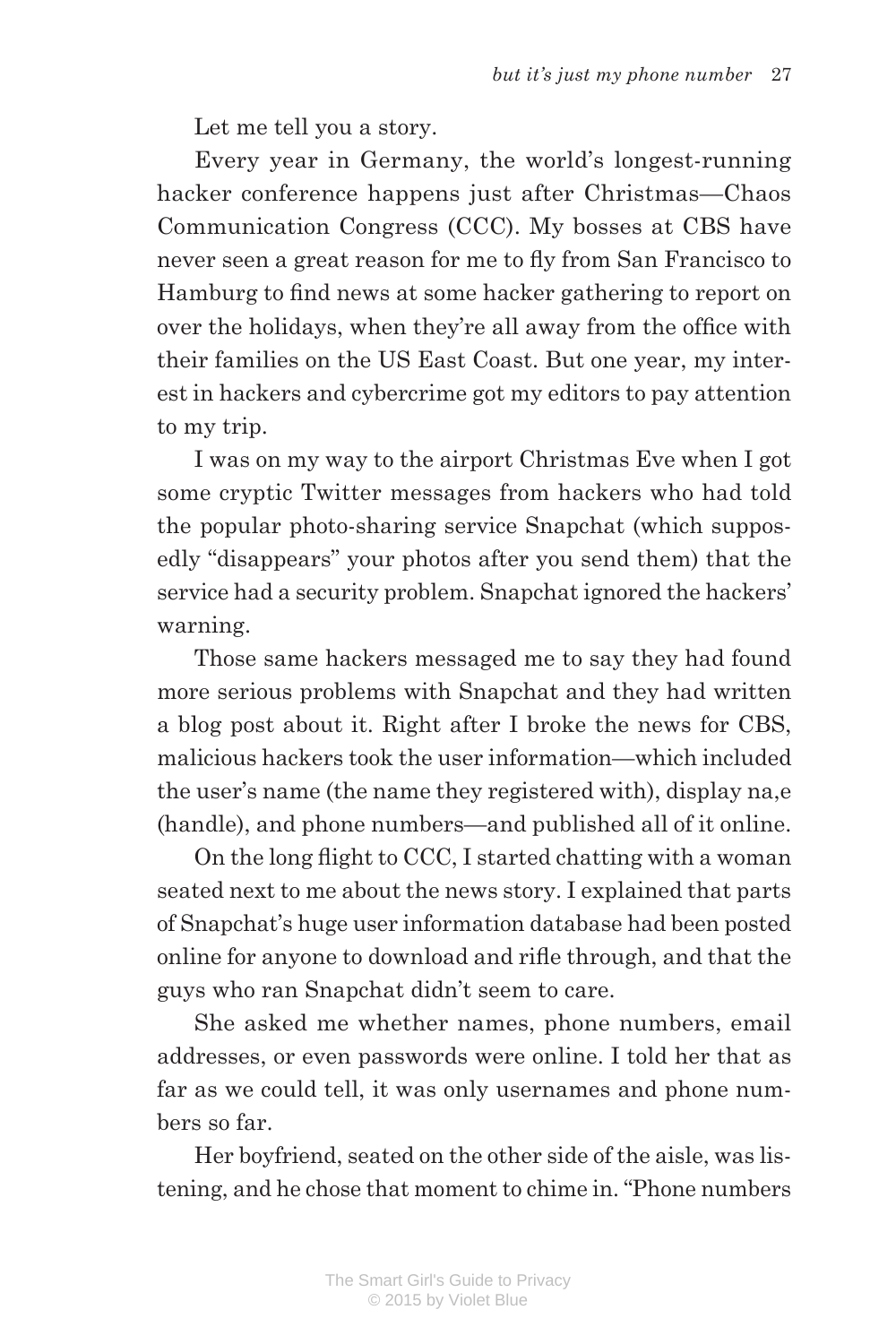and names? That's it?" he said. "Oh if it's just phone numbers and our names, whatever."

His girlfriend didn't agree. It was awkward.

This could have been a story about any app, or any of a zillion privacy breaches in the past couple of years. It isn't a story about "right" or "wrong" ways of thinking about privacy. Their reactions just show a great example of the difference between what women and men see as risky exposure. He didn't think it was a big deal for anyone to have his number, username, and real name. She, on the other hand, said it made her worried.

What my seatmate's boyfriend didn't consider is that he could also be a stalking victim—straight guys attract psychos, too. Creeps and stalkers come in all genders and sexual orientations. Men tend to feel a greater sense of physical and social safety, but that feeling is often illusory. Men are victims of malicious activity online all the time, as I'll describe in Chapter 3 with journalist Mat Honan's story.

#### **Worst-Case Scenario**

The sad fact is that women have more reasons to be concerned about online privacy than men do, because women are at greater risk for physical violence and are directly targeted more often than men.

What's the worst thing that usually happens to a man's phone number? Someone posts it on Craigslist (or 4chan) in a "call and talk dirty to me" ad. A malicious hacker could then use it to try to reset a password or to try to steal the person's identity (which is actually pretty bad).

But think about what could happen to a woman. Identity theft is awful, but it's not the worst thing. Say you have an online enemy, like an ex or any psycho who's angry, missing you a little too much, unhinged, drunk and upset, or bent on revenge. If that person knows or even suspects that you use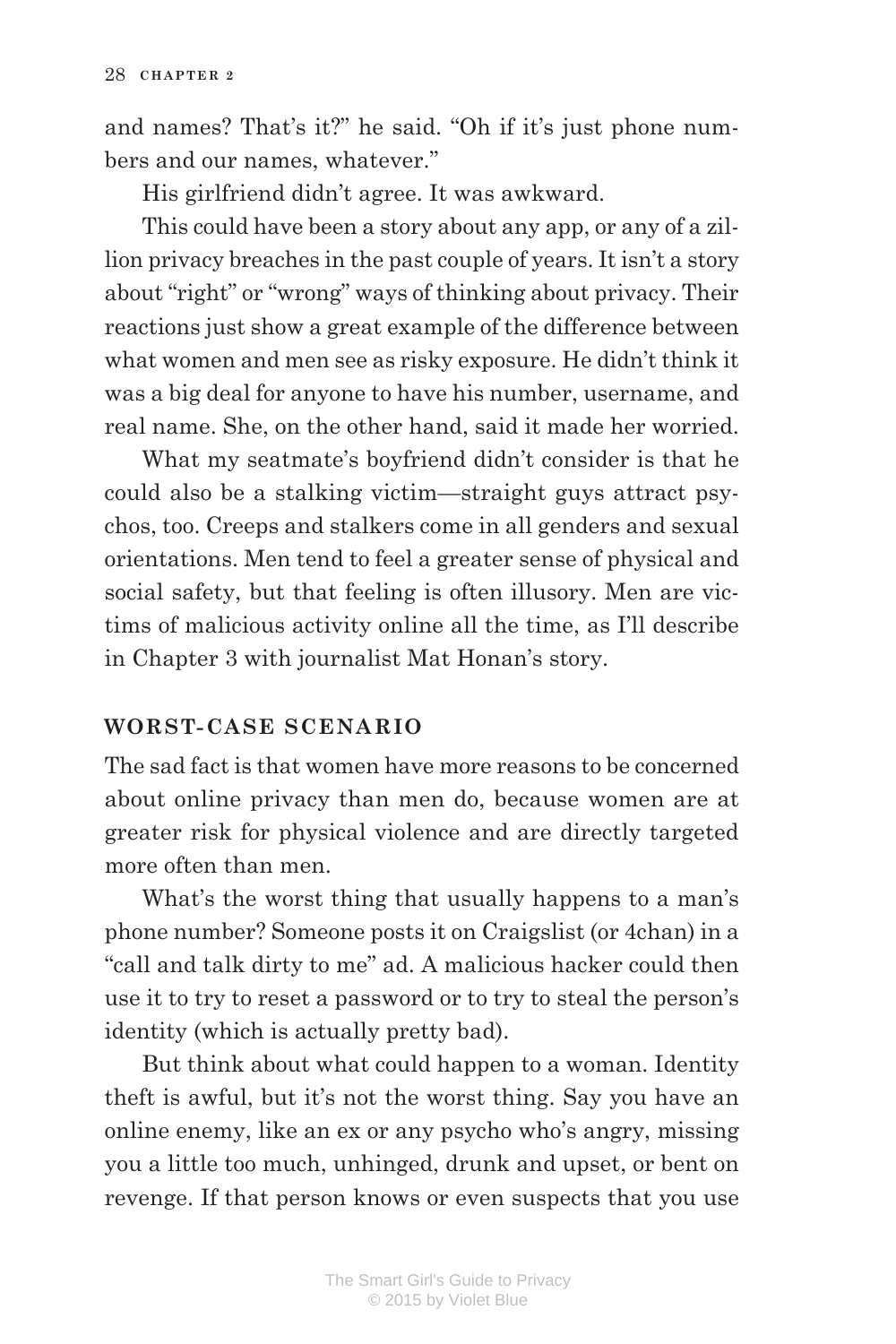a particular online app like Facebook or Twitter, they can search the app using the information they have (any piece of a real name, username, or phone number) to see if they can find your current information.

Once they get more real information about your world, that stalker, creep, or vengeful ex gets closer to you. They can use your information to try to see what you're up to or, worse, to spy on you, stalk you, or harass you—whether as their real self or with a fake account. Once a heartbroken ex or stalker knows what account to zero in on, they may create a fake account and "friend" you.

Now they can track, harass, bully, and scare you. They can search for your username on other social media sites and apps, like photo sites where you post pictures of your boyfriend, family, pets, school, travels, and workplace. They can search social media sites for a history of your relationships, meaningful or painful experiences, and more. They can use location-tracking websites to follow you and your friends and family. The ways in which companies have woven together our identifying information online means that something as basic as your phone number needs to be protected more than ever.

When that stalker gets your phone number, you're in trouble. With that number in hand, that bad person can call you, find you in online databases, make changes to your accounts and services, or even hack your voicemail.

And it doesn't end there: anyone bent on vengeance will add your number to the dossier they're building about you, likely with the intent to publish it online later, along with your name, usernames, email addresses, and a list of online apps, accounts, and businesses you use. And I'm not talking about signing you up for magazine subscriptions and pizza deliveries, though jerks will do that, too.